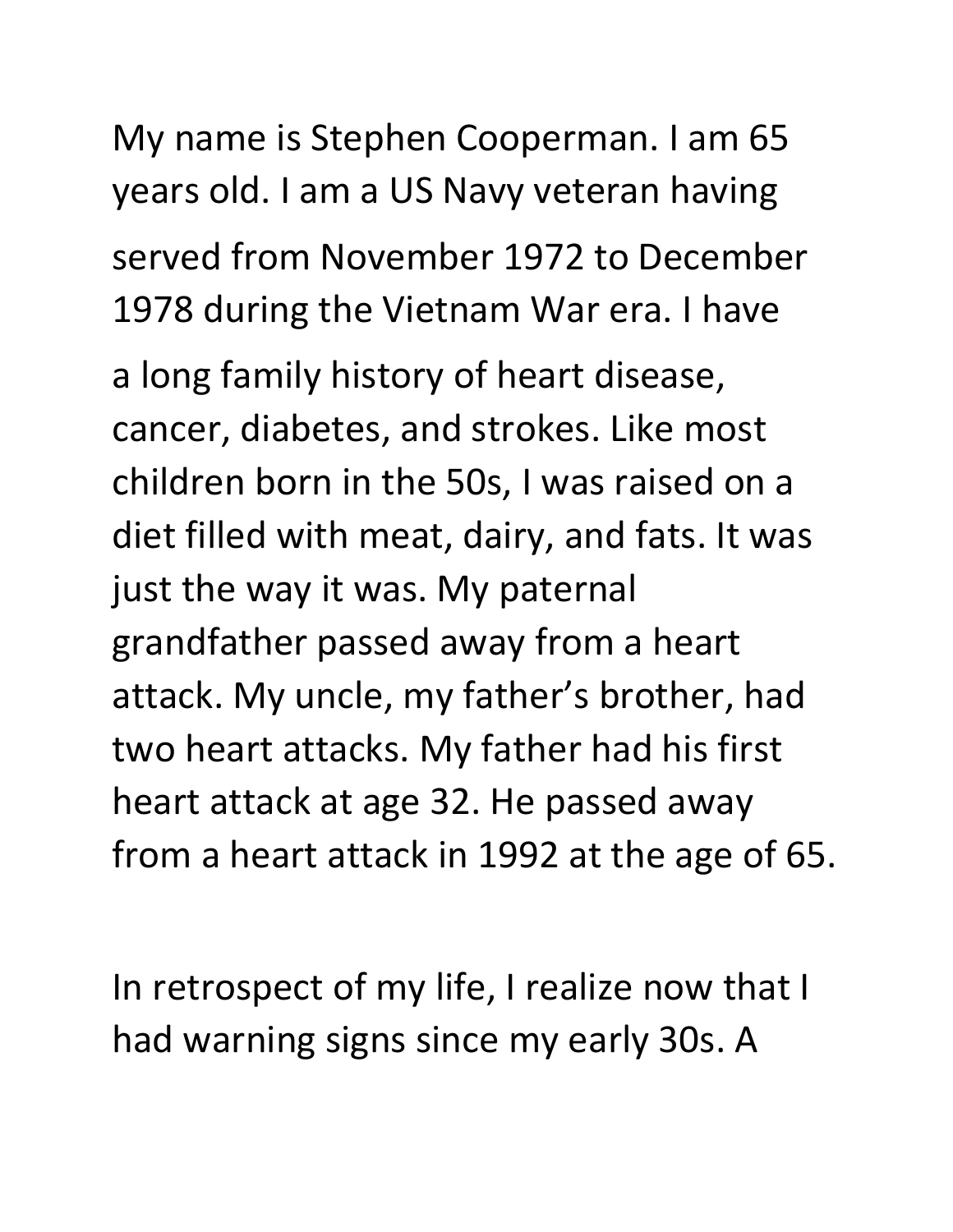chest pain here, another one there. High blood pressure came next. High cholesterol followed soon after. In July 2008, I passed out and fell—was hospitalized for a week, had umpteen tests, none of which indicated I had heart problems. Followed up with a cardiologist who said, "Let's do an angiogram just to be safe. If we find a blockage, we'll do a stent and you'll be home the next day." July 31, 2008, went in for the test. It lasted 5 minutes. As I lay on the exam table I thought, well that was quick; they must not have found anything. I was wheeled to a room and in walked the doctor surrounded by my family. "It went pretty good, huh," I said. the doctor looked at me and said, "No." The rest of what he said is a blur. Blockages, hospital,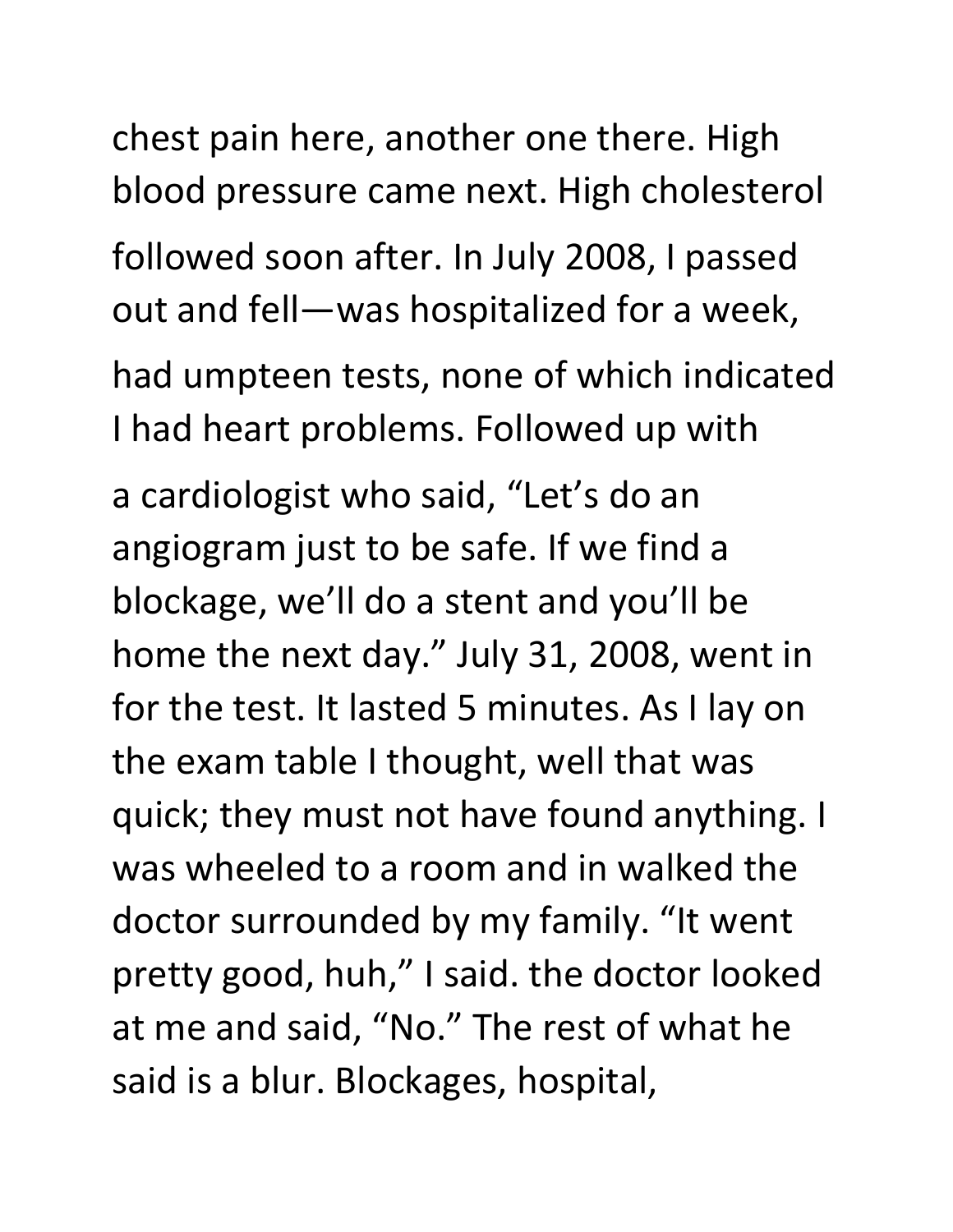transferring now. When the fog cleared, I had 4 blocked arteries. One was 100% blocked, two were 80% blocked, and one was 70% blocked. I was taken directly from the procedure facility to the hospital via ambulance. Four days later on August 4, 2008, I had triple bypass surgery. The surgery itself went well, but there were

complications once surgery was com-

pleted, as I have myasthenia gravis and it flared during recovery. I was placed into a

drug-induced coma for 8 days. I spent a total of 23 days in the hospital. But the surgery was a success, and slowly I healed and began to live life again. I was told to eat a heart-healthy diet consisting of lean animal proteins and low-fat items.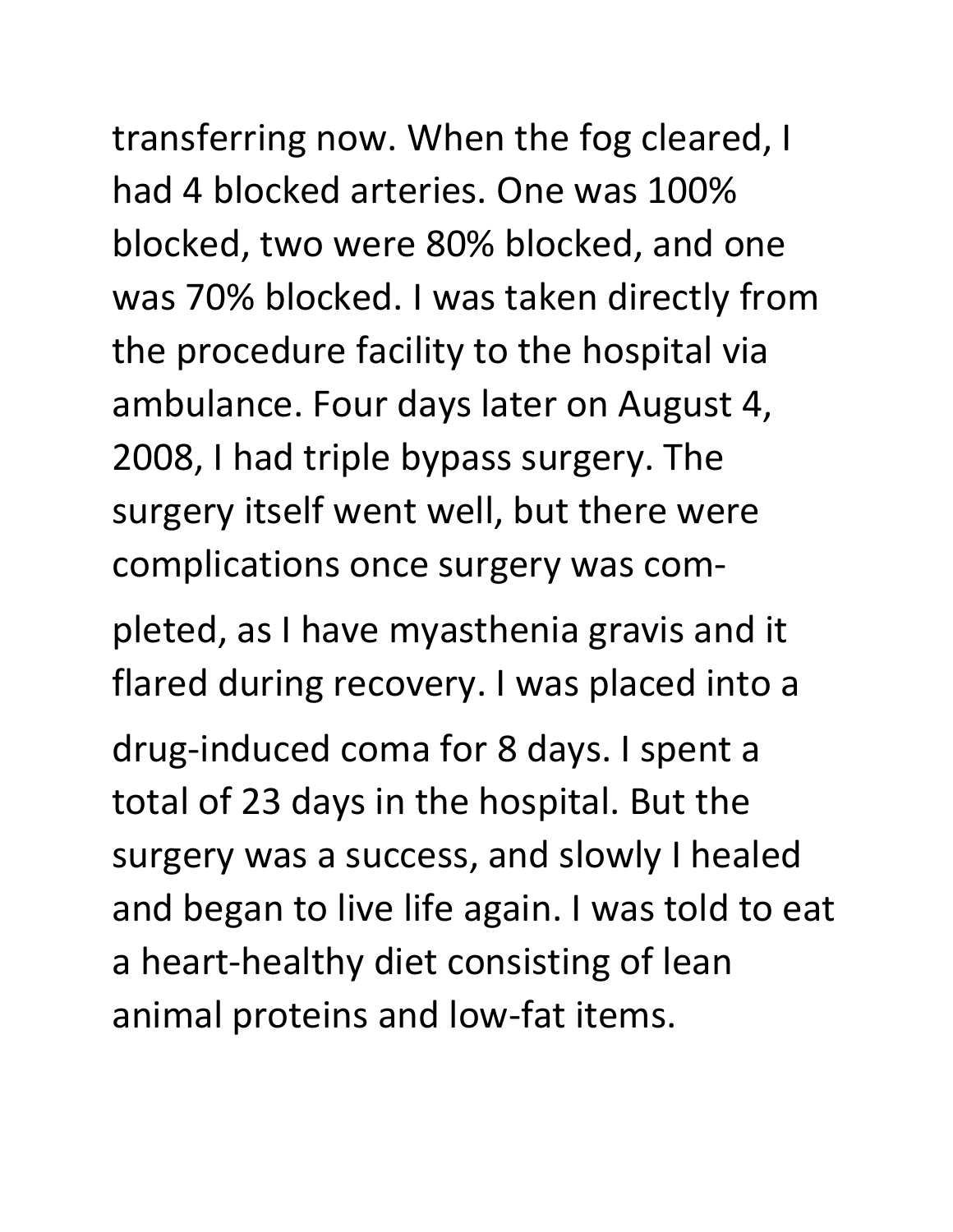Over the course of the next nine years, I was relatively healthy; at least I thought I was. I was still eating the way I always had which included meats, dairy, oils, etc. I still had high blood pressure and cholesterol. I was diagnosed with type 2 diabetes in 2012. I was told to lose weight, and to maintain my heart-healthy diet, so my eating habits remained the same.

I had a horrible health year in 2017. My weight ballooned up to 280. In March 2017, I had an arterial blood clot behind my right knee and nearly lost my leg below the knee. I was discharged from the hospital and told nothing about changing my way of eating. September 26, 2017, I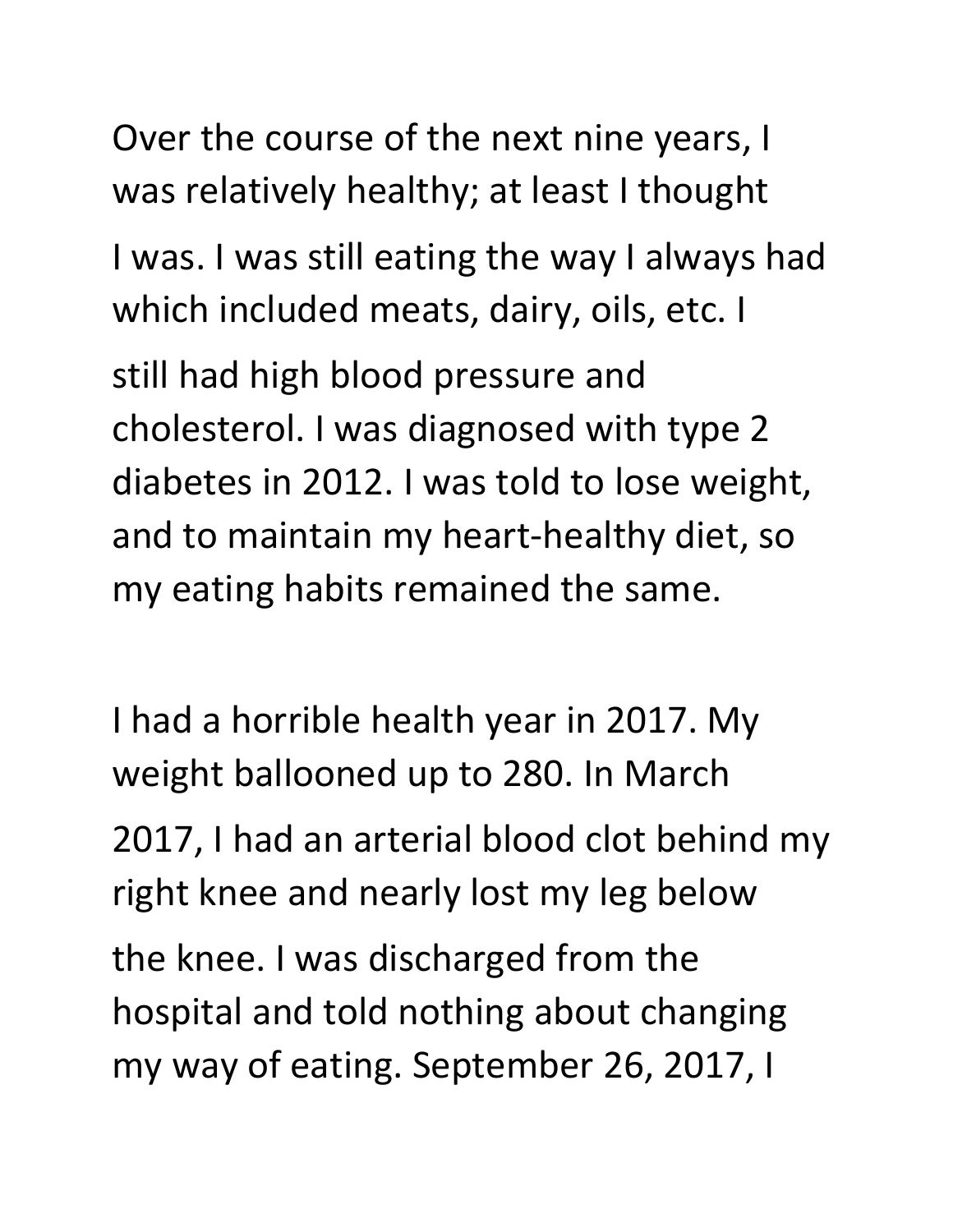## was rushed to the VA hospital with crushing

chest pains. Yup, it was a heart attack. I spent 3 days in the hospital and was sent home with instructions to try to lose weight. Not one word about changing my diet. Just watch what you eat and try to slim down. Once home, I realized simple activities were causing angina pains. It was scary for sure. Made an attempt to lose some weight and did. I got down to 265.

December 1, 2017, I was awakened by some chest discomfort. Got up and walked around and realized that something was wrong, called 911 and was rushed to the hospital. Diagnosis? Heart attack number two. Again, spent 3 days in the hospital and sent home. Instructions? Lose weight. I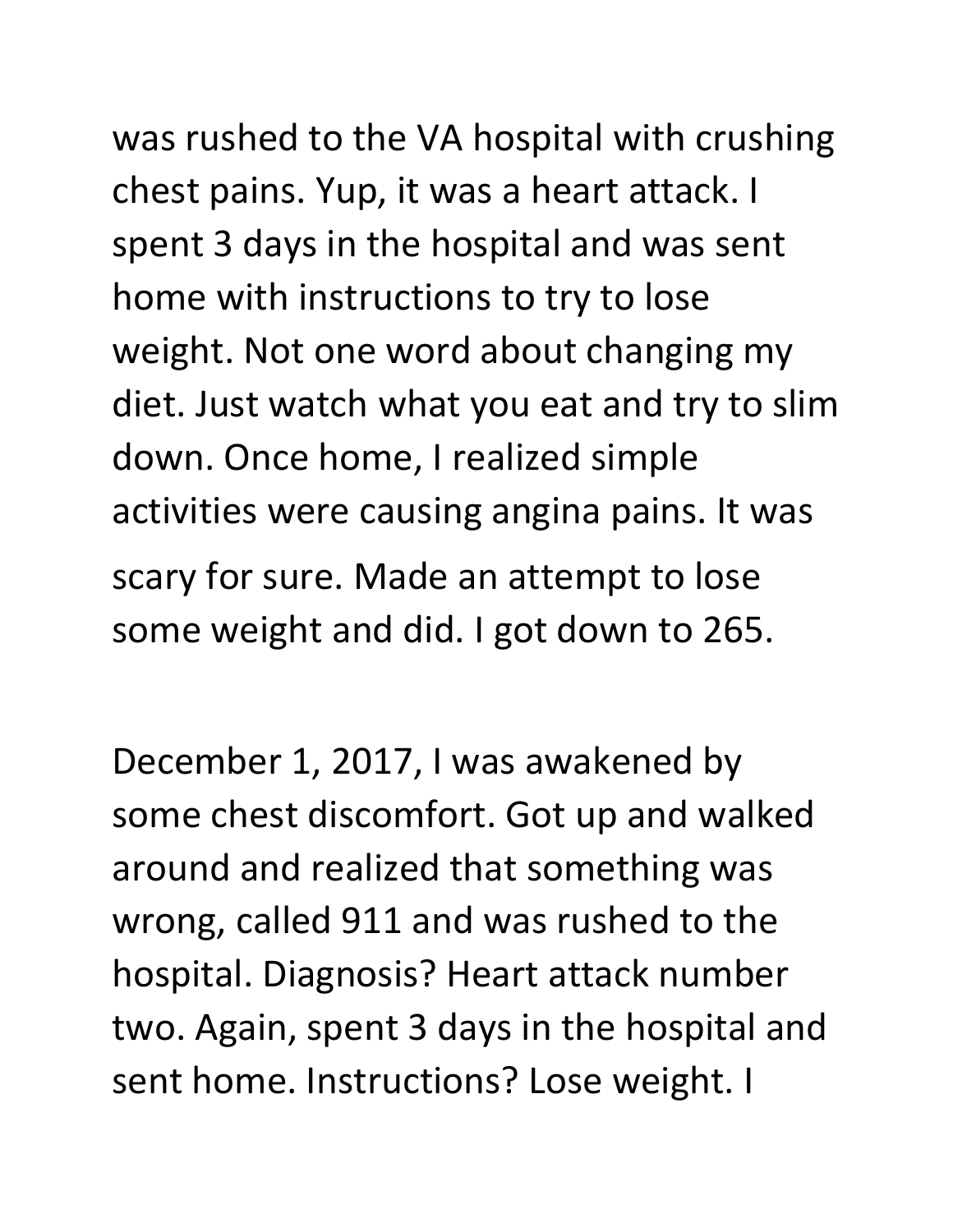came home and was at a loss as to what to do. I was despondent, lost, and sure I was going to have another heart attack soon and that one would be the one to take me. I felt the Sword of Damocles hanging over my head. I had no hope. I was the walking dead. I stayed in bed, afraid to do much of anything. I saw no future. I had two heart attacks 62 days apart. My life was over, I thought.

A few weeks later, I made the walk to the mailbox to get the mail and there was a letter from the Veterans Hospital at Mather Field. It was an invitation to come to a seminar to hear about a Heart Disease Reversal Program (HDRP) put on by Dr.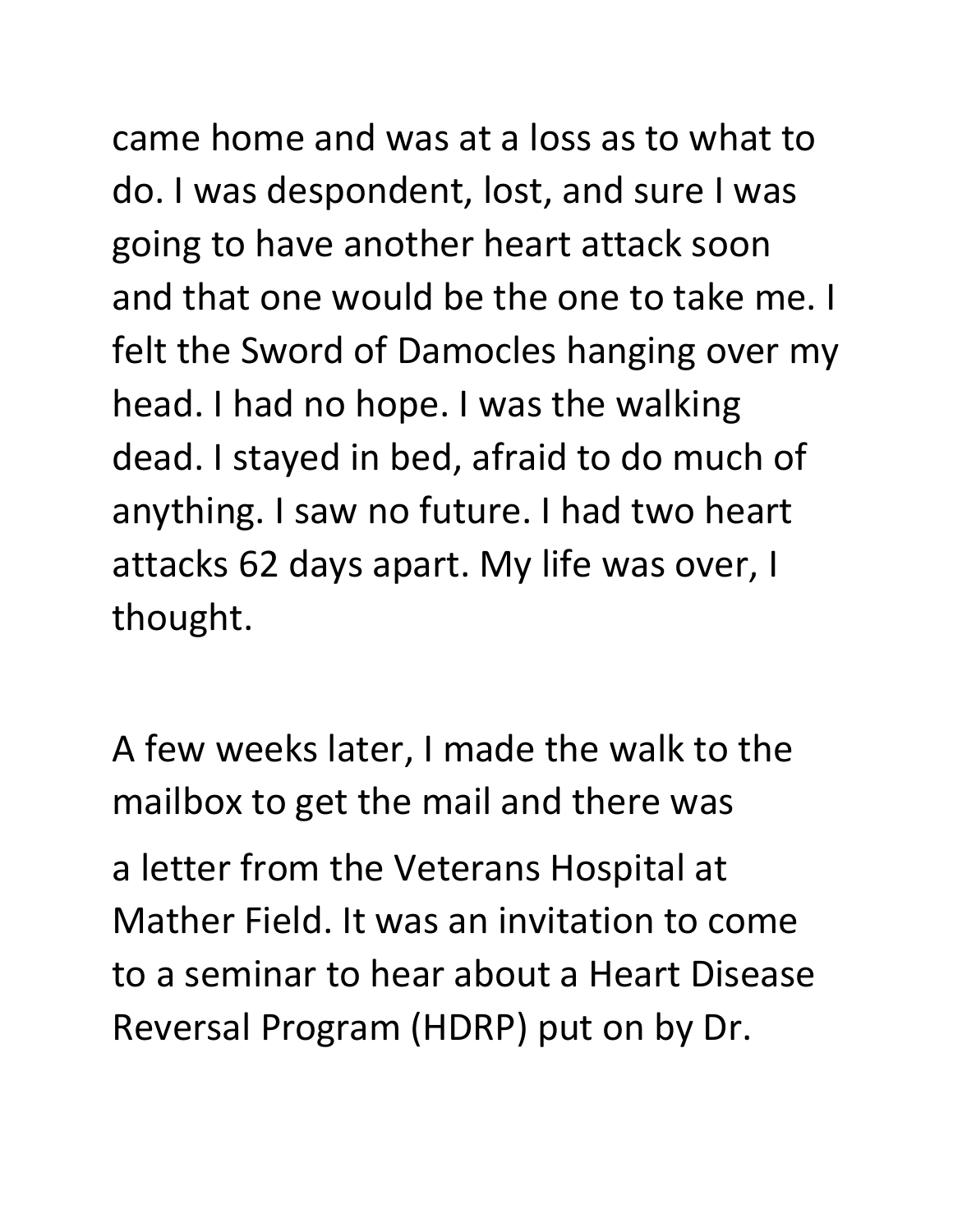Themis Yiaslas in conjunction with Dr. Saul Schaefer, the head of cardiology at Mather. Heart Disease Reversal Program? What was that? My first thought was, is that even possible? I had never heard of that before. My head was spinning. What could

it possibly entail? What kinds of torture would I have to be subjected to? Was it a diet? Was it an exercise program? Would they sew my lips shut so I couldn't eat? A thousand thoughts and images ran through my mind.

So, the day comes and off we go to listen, and I hear the words that will change my life forever: WHOLE FOOD, PLANT-BASED LIFESTYLE. What??!! What for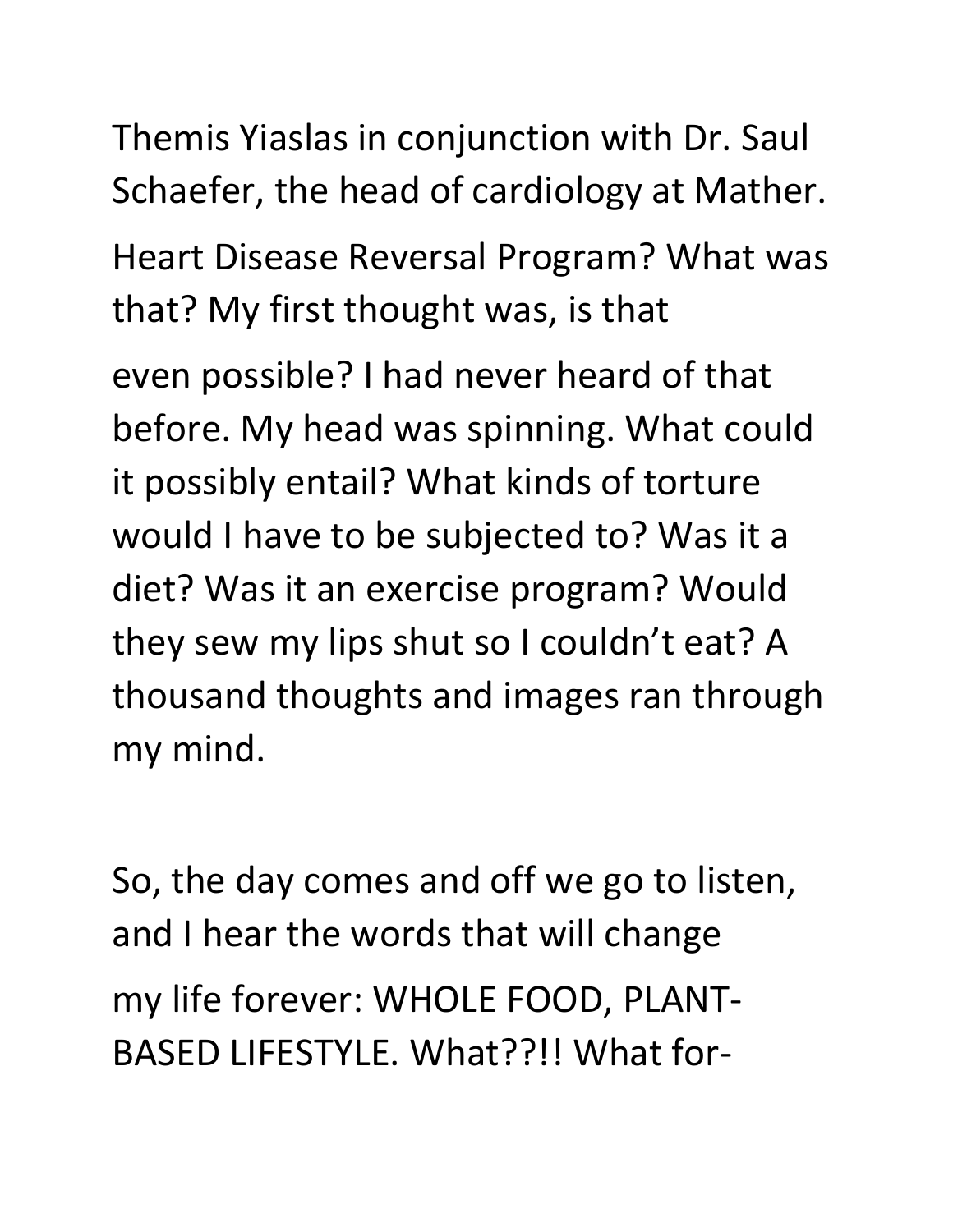eign language was this doctor speaking? I need to eliminate all animal proteins, all added fats, all dairy, and no oil? Is that even possible? I thought. That would mean

changing everything I knew. Give up everything I like? Who does that? Wait, I have to give up cheese, too??!! I looked at my wife and said, "I don't know if I can do this." It would mean changing everything. But as we sat there listening and watching the presentation, I knew one thing. If I wanted to live, if I wanted to see another birthday, I WOULD BE STUPID, IF I AT LEAST DID NOT GIVE THIS A TRY!!

So, when Dr. Yiaslas asked what I thought, could I commit to the program, I said, "I'm in. I'm all in." 100% commitment. In my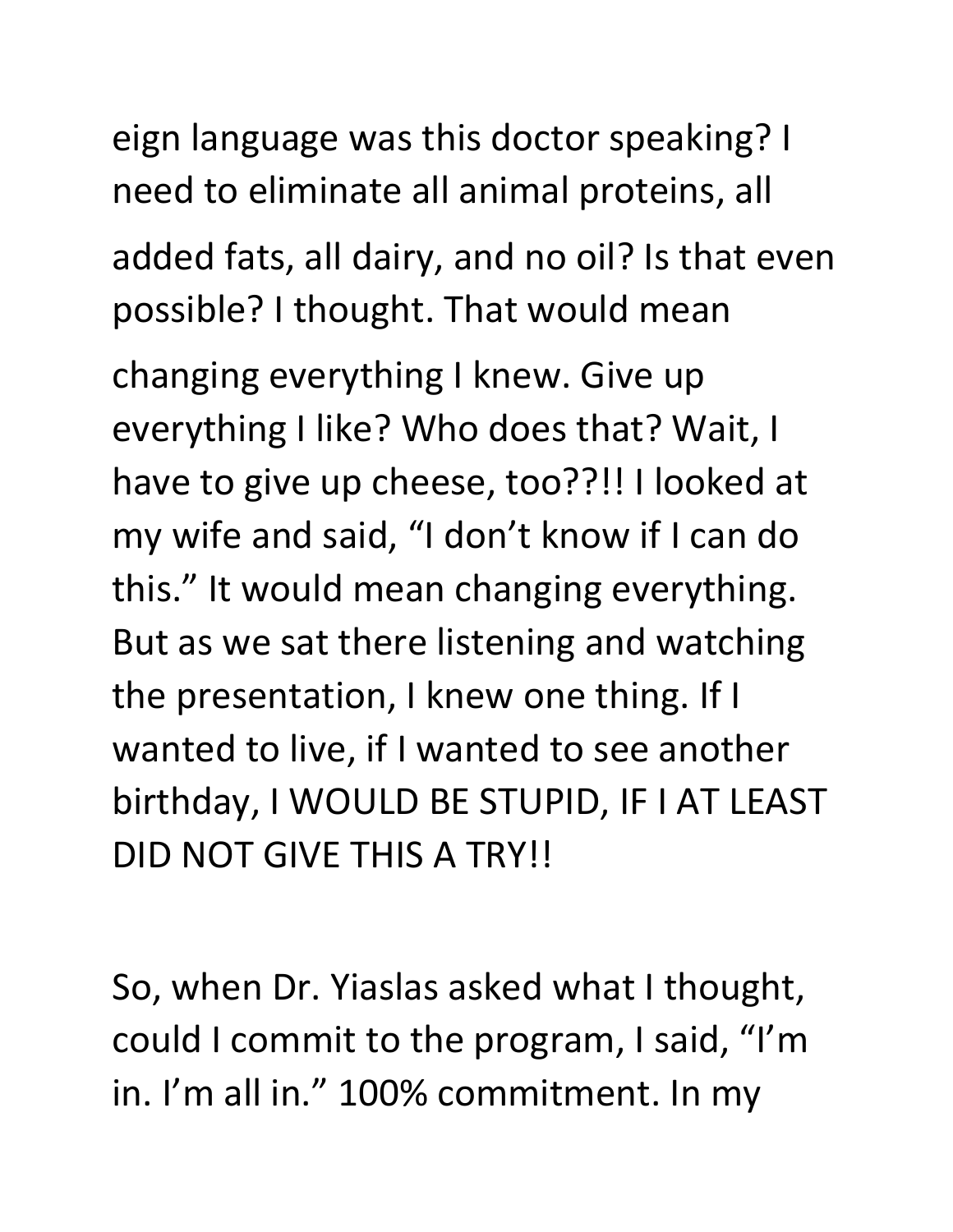heart and mind, I wasn't sure I could do it, but what did I have to lose? I had no idea what I was in for. So, it was done. I had committed to changing my lifestyle. The program was due to start in a month. I thought about holidays, birthdays, every celebration knowing/feeling that I would never look at food the same way again.

Every day, I checked a day off the calendar knowing that the start date was coming. But questions abound. What foods will I be able to eat? What is prohibited? How will I feel? How much weight will I lose? Will my medications be reduced at some point? I assume all will be answered in the HDRP.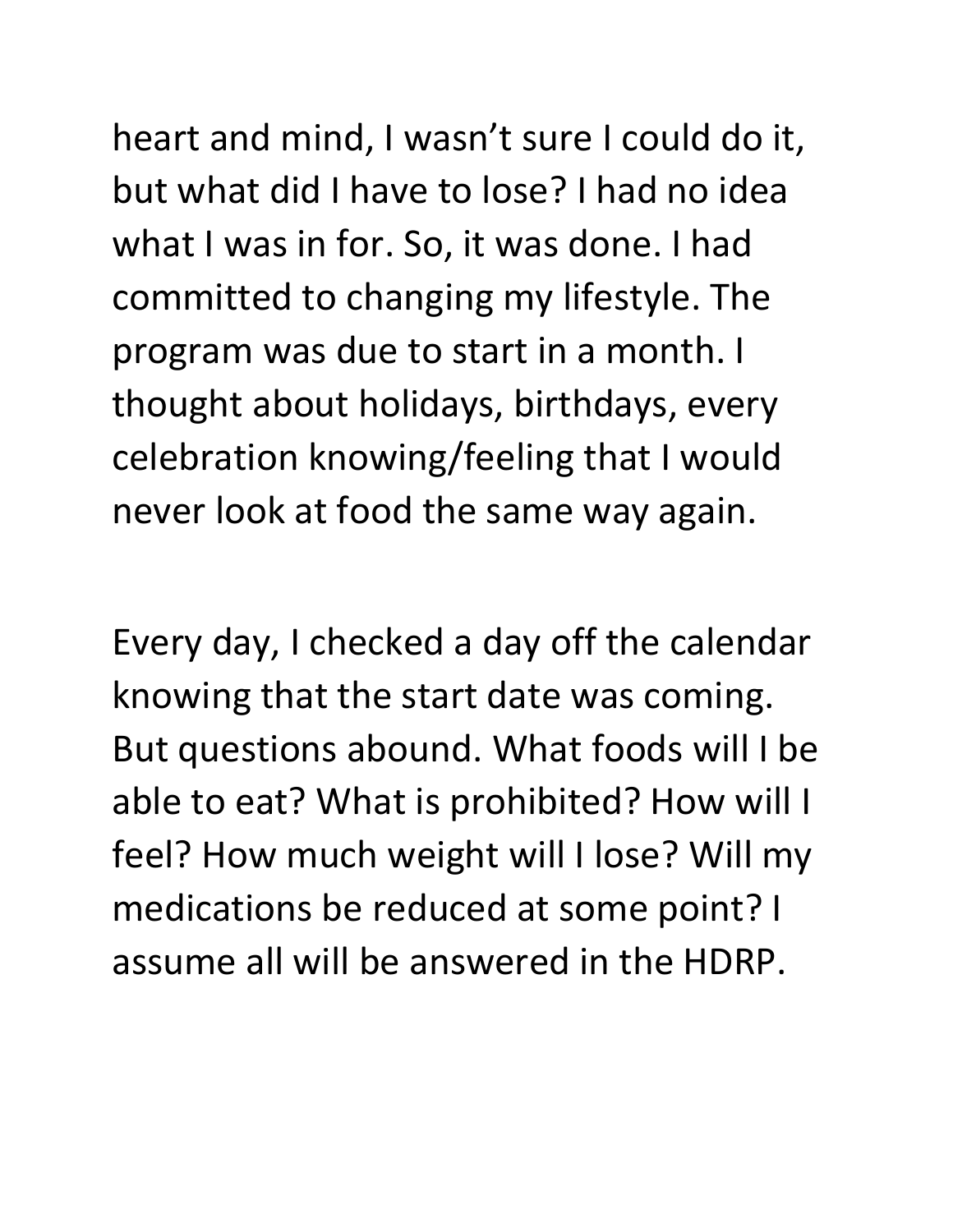January 23, 2018: Day 1 of my new life begins. HDRP provided a ton of information immediately. First up was learning what to eat versus what not to eat. Overwhelming to start? Absolutely!! But I was committed to following this to the letter during the program to gain the maximum benefit. After the first session, I came home and cleared out the pantry and the refrigerator. My wife and I headed to the grocery store to stock up all the new foods I was to eat. I had never spent so much time in the produce aisle before. All the leafy greens I had never paid attention to before were

My initial goal was to find four to five meals that I liked and repeat them until I could

now in my shopping cart.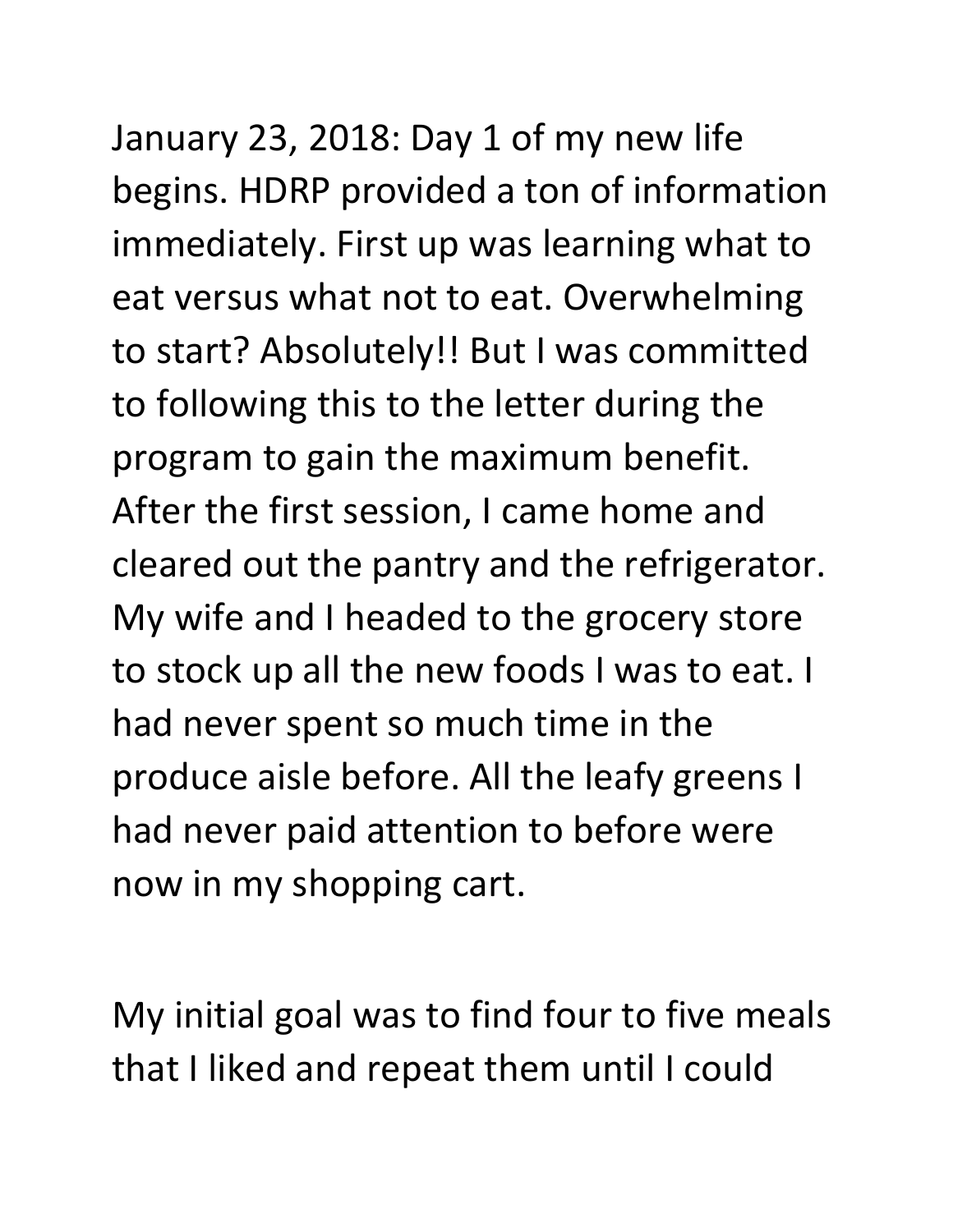expand my menus. Initially, I ate a lot of salads, beans and brown rice. Boring, I know, but it was quick, easy, and fulfilling. At each HDRP session we discovered new

recipes and techniques to build our repertoire of menu items. I learned how to cook without oil, using vegetable broth instead. I learned that calories didn't matter on this plan and the goal was to eat until full. That turned out to be pretty easy. I began cooking again. All of a sudden, I was making soups, chilis, stews, burritos, and tacos ALL without meat, dairy, or oils never would have imagined it.

After the first month, I noticed that my jeans were a bit looser; I was feeling better,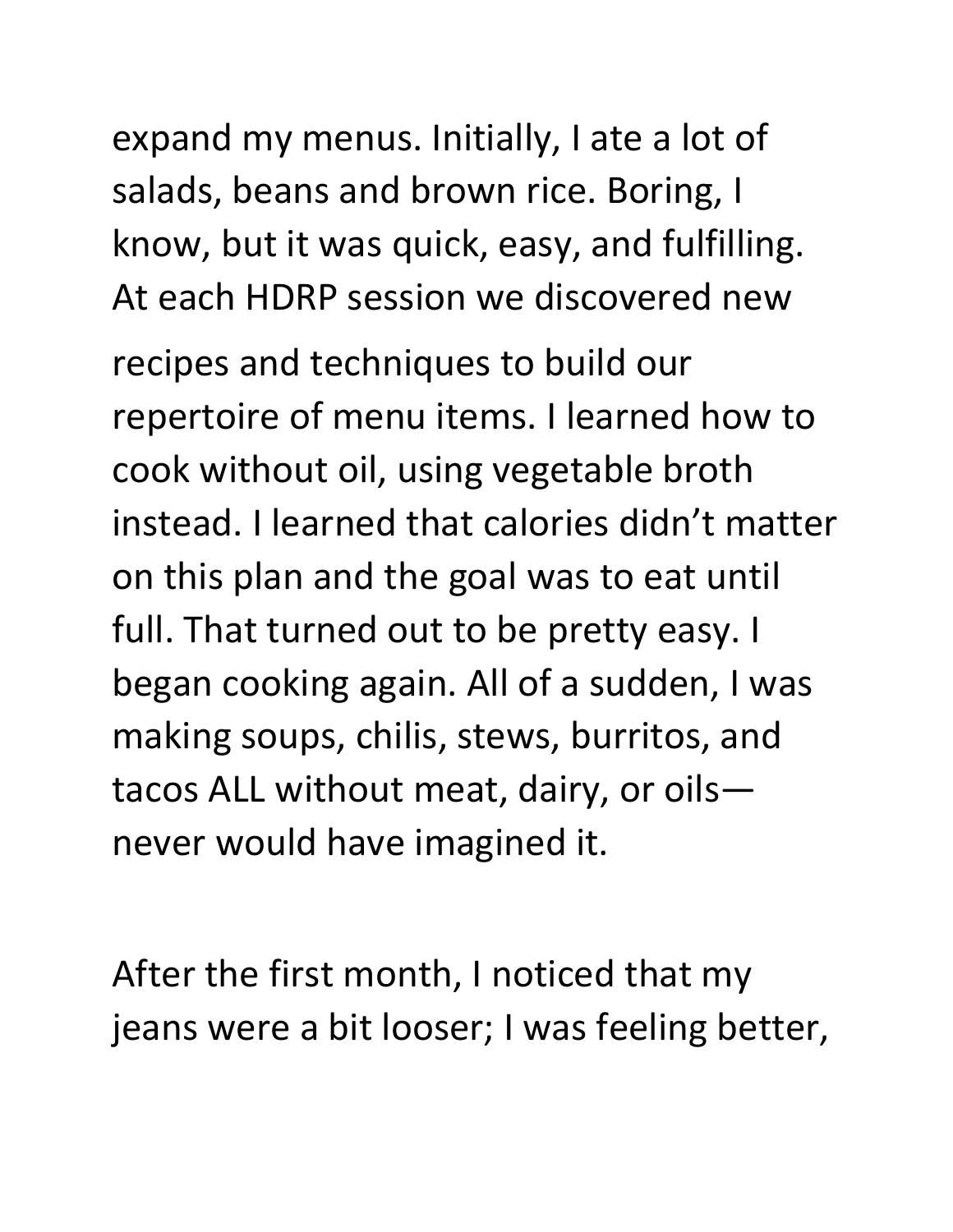less depressed, and able to move more with less pain. We had done a baseline of various levels prior to the first session and after one month on the program we retested. My total cholesterol had dropped 24 points from an already respectable 105 to 81. My LDL, or bad cholesterol, went from 38 to 22—a 16-point drop. My triglycerides went from 179 to 159 and, last but not least, my fasting glucose went from 113 to 92. I was amazed. I'd never seen those numbers before. Oh yeah and my weight went from 255 pounds down to 246 along with a waist circumference reduction of 2.5

inches. In just ONE month. And if that wasn't enough, I realized that my angina pains were nearly gone. That was all the motivation I needed. If I had any doubts as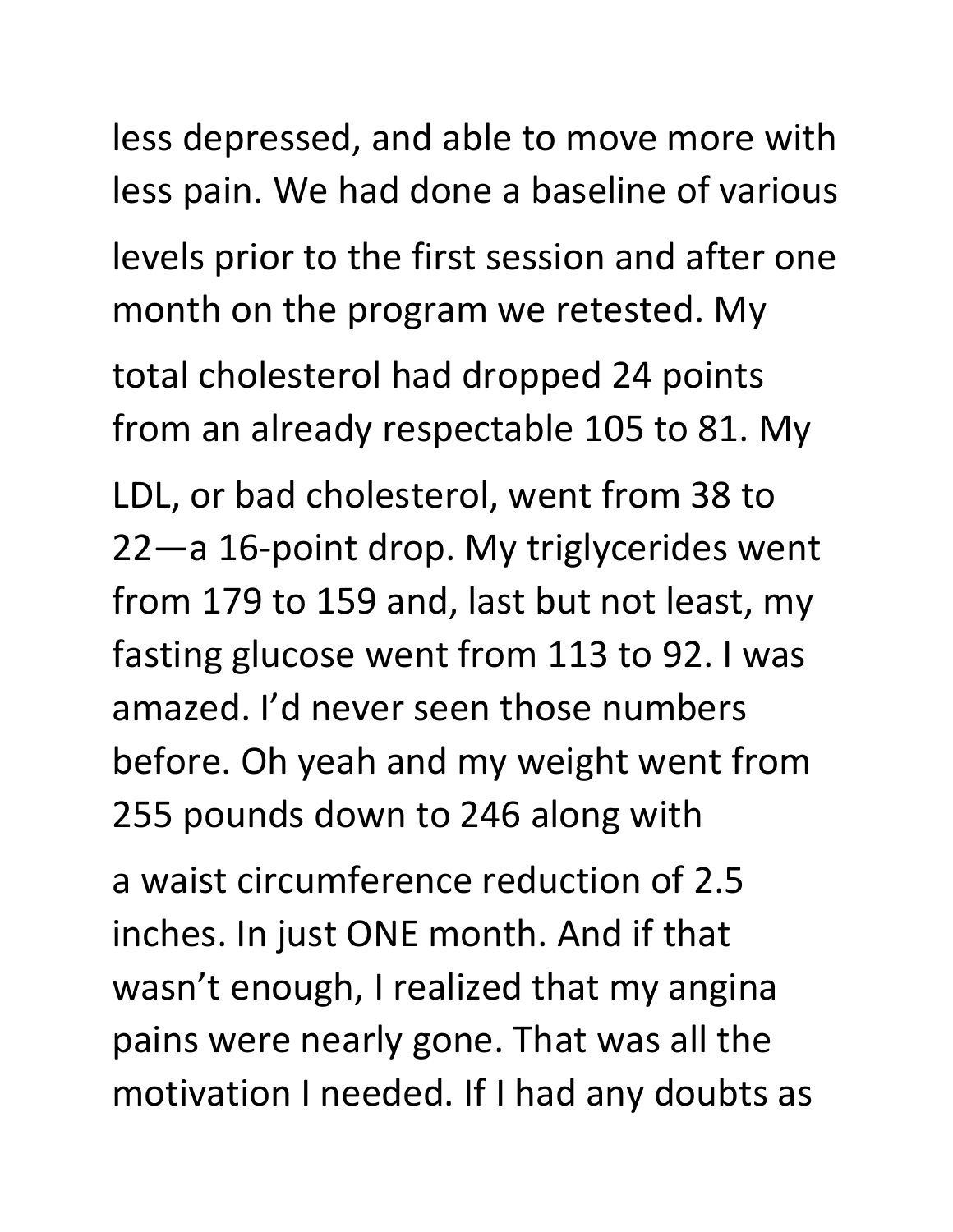to whether or not this was going to work, they were gone now. I was infused with new energy.

At the completion of the Heart Disease Reversal Program in April 2018, we tested again and my final results were as follows: Total cholesterol is 81; LDL is 21 and HDL

is 27. Triglycerides are 111 and fasting glucose is 88. My type 2 diabetes numbers are currently within normal ranges, with my A1C having gone from a high of 6.4 to currently at 5.2, even after decreasing my diabetes medicine by 50%. I currently weigh 205 pounds. My goal is to be at 175. As the weeks and months progress, HDRP was